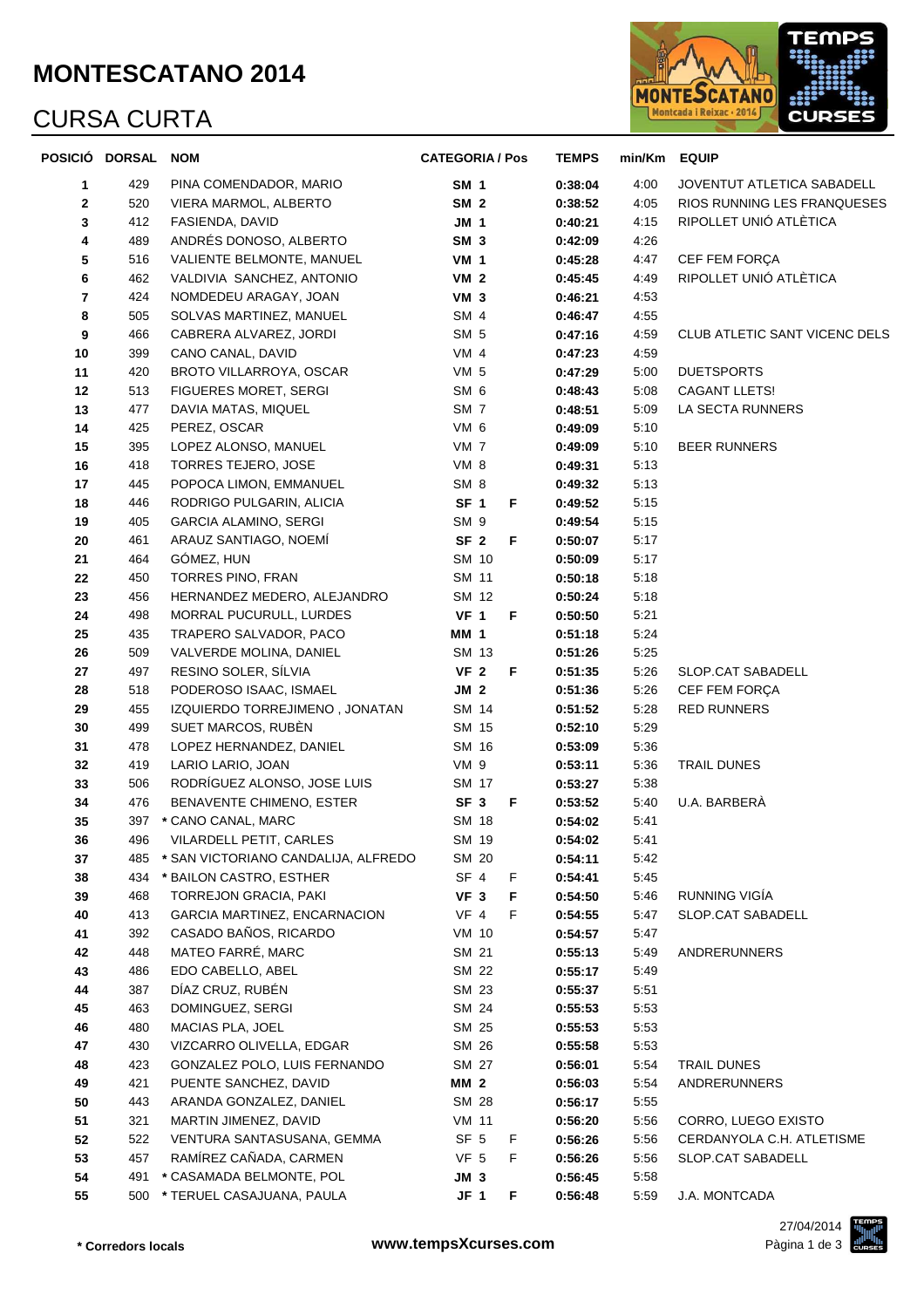#### **MONTESCATANO 2014**

# CURSA CURTA



|     | POSICIÓ DORSAL NOM |                               | <b>CATEGORIA / Pos</b> | <b>TEMPS</b> | min/Km EQUIP |                              |
|-----|--------------------|-------------------------------|------------------------|--------------|--------------|------------------------------|
| 56  | 447                | JUAREZ TORRES, MARGARITA      | SM 29                  | 0:56:50      | 5:59         | TRAIL DUNES                  |
| 57  | 503                | <b>GAMERO BARROSO, MANUEL</b> | VM 12                  | 0:57:10      | 6:01         |                              |
| 58  | 391                | * CASADO, JOSE                | <b>MM 3</b>            | 0:57:40      | 6:04         |                              |
| 59  | 415                | GARCIA GONZALEZ, VICTOR       | SM 30                  | 0:58:15      | 6:08         |                              |
| 60  | 432                | MATAS LALUEZA, LAURA          | SF 6<br>F              | 0:58:16      | 6:08         | <b>PRORUNNERS</b>            |
| 61  | 426                | CAVERO CATALAN, FERNANDO      | SM 31                  | 0:58:17      | 6:08         | TRAIL DUNES                  |
| 62  | 479                | * SAHUQUILLO JIMÉNEZ, RAFA    | SM 32                  | 0:58:44      | 6:11         |                              |
| 63  | 484                | * GARCIA PEREZ, SERGIO        | SM 33                  | 0:59:06      | 6:13         |                              |
| 64  | 469                | NOLASCO RACAJ, MARTA          | SF 7<br>$-F$           | 0:59:07      | 6:13         |                              |
| 65  | 483                | * HERRERA GOMEZ, BERNARDO     | VM 13                  | 0:59:07      | 6:13         |                              |
| 66  | 517                | PODEROSO GAVILÁN, TOMÁS       | <b>VM 14</b>           | 0:59:15      | 6:14         | CEF FEM FORÇA                |
| 67  | 417                | <b>GRANADOS RUIZ, INMA</b>    | VF <sub>6</sub><br>F   | 0:59:23      | 6:15         | SLOP.CAT SABADELL            |
| 68  | 472                | FERNÁNDEZ ROJO, JUAN PABLO    | SM 34                  | 0:59:32      | 6:16         | <b>CEGUB</b>                 |
| 69  | 431                | CORNET LECHAGO, MONTSERRAT    | SF 8<br>F              | 0:59:39      | 6:17         | SLOP.CAT SABADELL            |
| 70  | 467                | * SANCHEZ ESCRIGAS, JORDI     | VM 15                  | 0:59:40      | 6:17         |                              |
| 71  | 521                | BURGOS, ALEX                  | VM 16                  | 1:00:15      | 6:21         | CLUB NATACIÓ SABADELL        |
| 72  | 512                | ALCALÀ PIÑOL, NURIA           | <b>VF 7</b><br>F       | 1:00:15      | 6:21         |                              |
| 73  | 396                | * BONDIA GOMEZ, JORDI         | SM 35                  | 1:00:37      | 6:23         | <b>UBMIR</b>                 |
| 74  | 390                | <b>GRAELL RODELAS, MONTSE</b> | <b>MF 1</b><br>F       | 1:00:45      | 6:24         |                              |
| 75  | 451                | OCHOA FERNANDEZ, CARLOS       | SM 36                  | 1:00:50      | 6:24         |                              |
| 76  | 488                | <b>GARCIA LLAMAS, MIGUEL</b>  | SM 37                  | 1:01:44      | 6:30         |                              |
| 77  | 475                | * CARRASCO QUIRÓS, GLÒRIA     | SF 9<br>F              | 1:02:17      | 6:33         |                              |
| 78  | 89                 | * FARGAS CAMBRA, MARTA        | SF 10 F                | 1:02:33      | 6:35         |                              |
| 79  | 474                | VELÁZQUEZ GARCIA, JUAN MANUEL | SM 38                  | 1:02:48      | 6:37         |                              |
| 80  | 473                | * PUIG ASBERT, JORDI          | SM 39                  | 1:02:48      | 6:37         |                              |
| 81  | 394                | * RUIZ RODRÍGUEZ, XAVIER      | SM 40                  | 1:03:03      | 6:38         |                              |
| 82  | 393                | * CUFI HERVAS, MERCHE         | SF 11 F                | 1:03:06      | 6:39         |                              |
| 83  | 504                | BONIL AGUSTI, MERITXELL       | SF 12 F                | 1:03:44      | 6:43         |                              |
| 84  | 514                | MARTÍN SOUSA, SONIA           | VF 8<br>F              | 1:04:10      | 6:45         | CEF FEM FORÇA                |
| 85  | 408                | * RODRIGUEZ BRAVO, VANESA     | SF 13<br>- F           | 1:04:15      | 6:46         |                              |
| 86  | 409                | * LOPEZ CASTEL, ELISA         | SF 14<br>F             | 1:04:16      | 6:46         |                              |
| 87  | 401                | RODRIGUEZ RODRIGUEZ, EVA      | F<br>VF 9              | 1:04:18      | 6:46         |                              |
| 88  | 398                | FEIJOO ESTELLA, PILI          | VF 10 F                | 1:04:18      | 6:46         |                              |
| 89  | 441                | * ROYO GINER, SANTI           | <b>VM 17</b>           | 1:04:19      | 6:46         |                              |
| 90  | 465                | * JURADO HURTADO, MIGUEL      | SM 41                  | 1:05:37      | 6:54         |                              |
| 91  | 388                | SERRALVO RAMÍREZ, EVA Mª      | <b>VF 11 F</b>         | 1:05:43      | 6:55         |                              |
| 92  | 482                | CABALLERO MATEO, MARIBEL      | SF 15 F                | 1:05:45      | 6:55         |                              |
| 93  | 481                | GRIFELL SALA, MARTA           | VF 12 F                | 1:06:04      | 6:57         | PRORUNNERS SABADELL          |
| 94  | 406                | ALCUÑA OVIEDO, OLGA           | SF 16 F                | 1:06:04      | 6:57         |                              |
| 95  | 427                | MOLINA AVILA, IRIS MARIA      | SF 17 F                | 1:06:13      | 6:58         |                              |
| 96  | 471                | SÁNCHEZ OBRERO, RAQUEL        | SF 18<br>- F           | 1:06:20      | 6:59         | PRORUNNERS SABADELL          |
| 97  | 492                | FIGUEROA ESCRIBANO, ADRIANA   | SF 19 F                | 1:06:30      | 7:00         | <b>ELS ENDIMONIATS</b>       |
| 98  | 386                | MOREL SCHRAMM, NICOLE         | VF 13 F                | 1:06:36      | 7:01         | LA SORT. RESTAURACIO/TAPISSE |
| 99  | 454                | BONASTRE GARCIA, SANTIAGO     | SM 42                  | 1:06:53      | 7:02         |                              |
| 100 | 433                | LLURBA PONS, JESUS            | <b>VM 18</b>           | 1:07:00      | 7:03         | ANDRERUNNERS                 |
| 101 | 422                | SANJUANES, FRANCESC XAVIER    | MM 4                   | 1:07:01      | 7:03         | TRAIL DUNES                  |
| 102 | 416                | MAJO, MONICA                  | VF 14 F                | 1:07:26      | 7:06         | TRAIL DUNES                  |
| 103 | 490                | * VERA MARISTANY, NIL         | SM 43                  | 1:07:27      | 7:06         |                              |
| 104 | 442                | VANG POULSEN, TINE            | SF 20 F                | 1:07:28      | 7:06         |                              |
| 105 | 487                | ESTRUGA ASBERT, ANNA          | SF 21<br>F             | 1:07:30      | 7:06         |                              |
| 106 | 444                | <b>GARCIA TELLEZ, IMMA</b>    | VF 15<br>- F           | 1:07:34      | 7:07         | RUNNING VIGÍA                |
| 107 | 389                | RICO MARTINEZ, YOLANDA        | VF 16 F                | 1:07:34      | 7:07         | RUNNING VIGÍA                |
| 108 | 515                | RODRÍGUEZ RODRÍGUEZ, ANA      | <b>VF 17 F</b>         | 1:07:40      | 7:07         | CEF FEM FORÇA                |
| 109 | 507                | SANCHEZ PALAZON, RAQUEL       | SF 22 F                | 1:07:41      | 7:07         | CLUB ATLÈTIC CALDERÍ         |
| 110 | 511                | ARIAS, EVA                    | <b>VF 18 F</b>         | 1:08:34      | 7:13         | CLUB NATACIÓ SABADELL        |